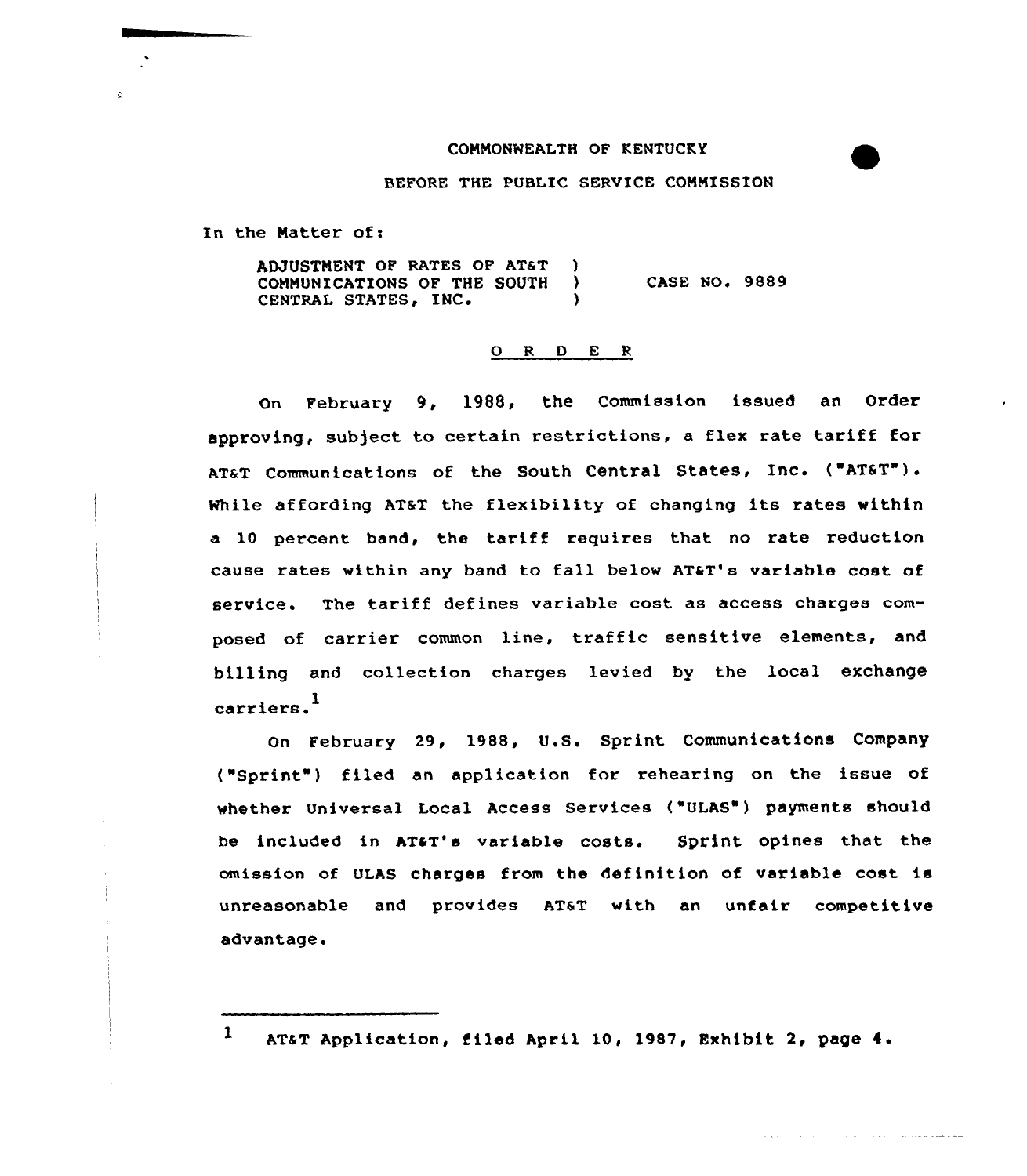On March 8, 1988, AT&T filed its response to Sprint's application for rehearing. AT&T states that Sprint failed to raise any issues not previously considered by the Commission and that Sprint did not offer to provide any evidence which it could not have provided with reasonable diligence at the hearing. AT&T also states that it has not received any competitive advantage.

## **COMMENTARY**

Sprint contends that the Commission should include ULAS payments in the definition of variable costs, regardless of how such payments are allocated. Sprint also maintains that the Commission's view that ULAS is not <sup>a</sup> variable cost because it does not change with message volumes is too narrow and restrictive.

AT&T's witness stated that the ULAS charge did not vary as a function of volume and thus should not be included in the definition of variable cost. Through cross-examination of AT&T's witness and in its post-hearing brief, Sprint advanced its position of treating ULAS as a variable cost. In its Order of February 9, 1988, the Commission addressed Sprint's arguments and explained why ULAS should not be considered a variable cost. The Commission also advised all parties that it may reconsider this matter if <sup>a</sup> usage based allocator were to be adopted in Administrative Case No. 311, Investigation of Intralata Carrier Billed Minutes Of Use As <sup>A</sup> VLAS Allocator.

In its application, Sprint did not offer to present new evidence or changes of circumstance to warrant a rehearing. Furthermore, throughout this proceeding Sprint had ample opportunity to offer evidence supporting its position. At this time the Commission sees no need to rehear arguments which have

 $-2-$